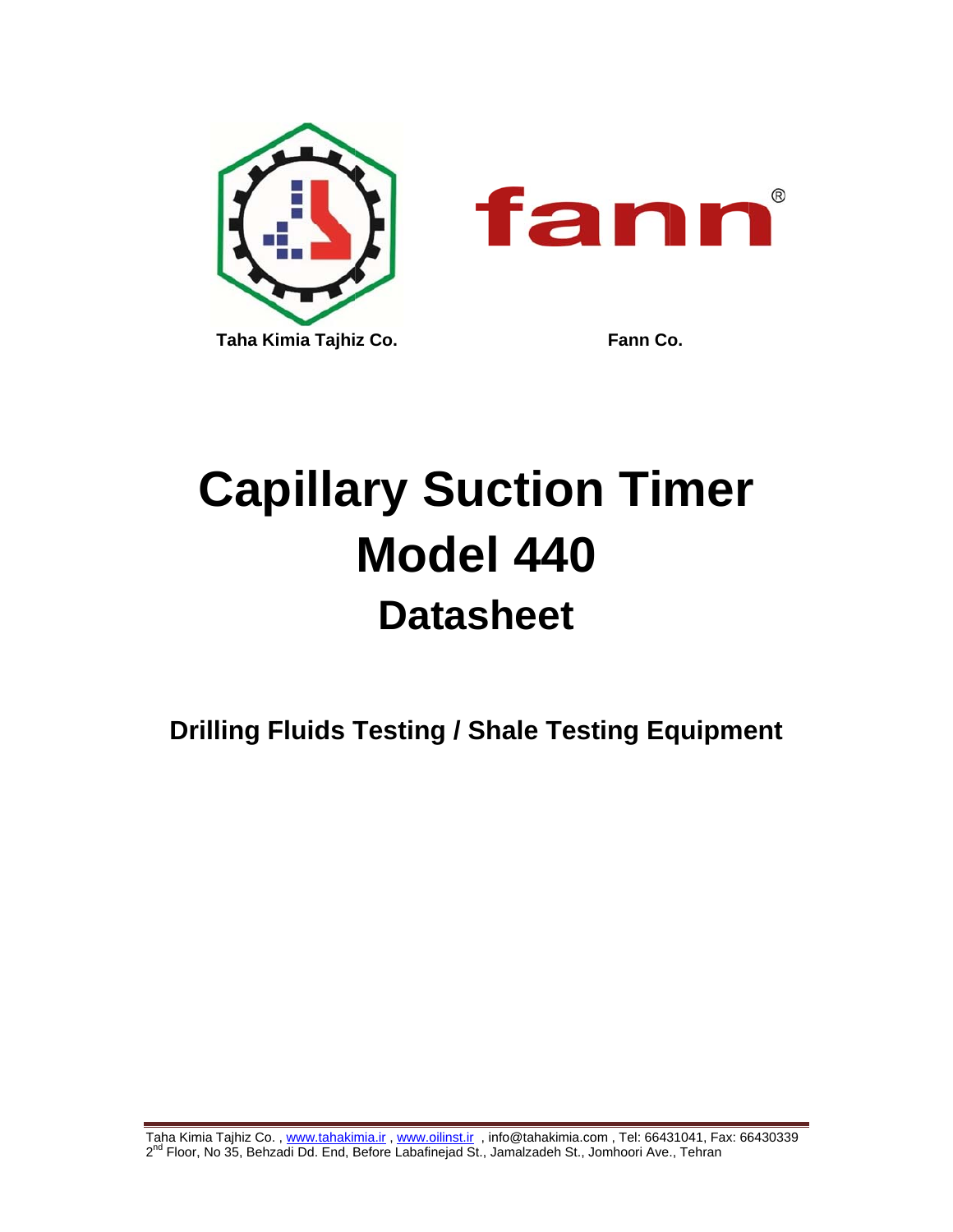# **Capillary Suction Timer Model 440**



### **Description**

The Model 440 Capillary Suction Timer (CST) measures the filtration rate. This instrument consists of a digital timer, sample cell, test head assembly with funnel, 9 VDC battery, 115 VAC battery eliminator, and filter paper.

Water in aqueous samples passes through the filter paper by capillary suction. The capillary suction time is the time that it takes for the sample to travel between two electrodes. The filtration rate is dependent upon particle size, solids content, and settling rates of flocculated particles. This instrument is useful in these applications:

- 
- Drilling Fluids Soil and Bentonite Liners
- 
- Waste Disposal Slurry Trench Fluids
- • Geotechnical

### **Drilling Fluids Application**

The Capillary Suction Timer measures the hydrating and dispersion properties of shales by simulating the shear and chemical forces present during drilling. For this test, the shale-solids content and mixing time are held constant, while the chemical characteristics, such as pH and salinity are varied.

The test results show the inhibitive effects of various salts and their concentrations on the dispersion of shale. Results can be graphed as time versus fluid type.

Capillary suction time is an indication of cake permeability. Highly dispersed particles give low cake permeability and high capillary suction time. Flocculated particles give high cake permeability and low capillary suction time. This time depends on solids type, slurry content, degree of mixing, pH, salinity, characteristics and concentration of the deflocculant and polymer.